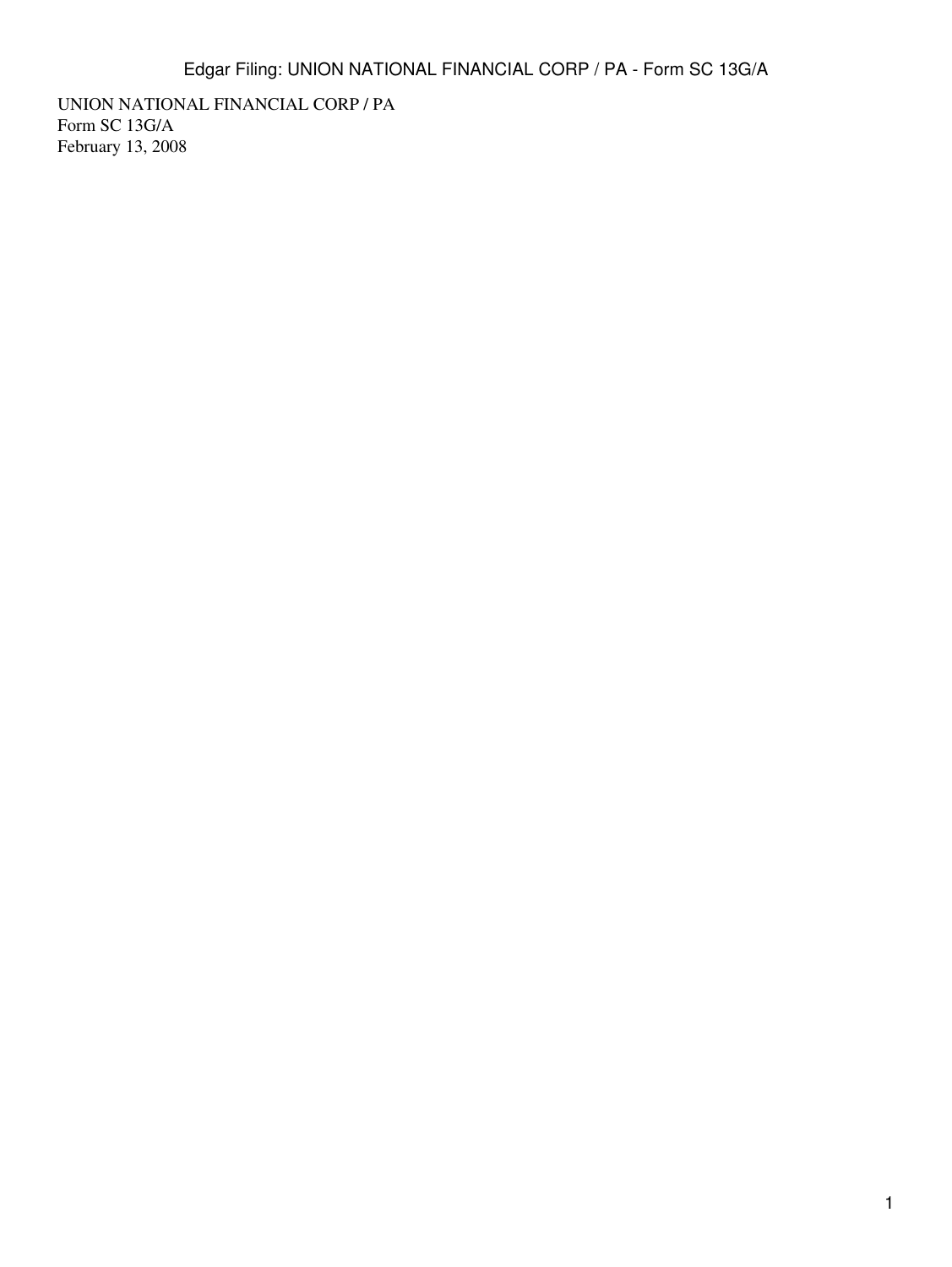OMB APPROVAL OMB Number: 3235-0145 Expires: February 28, 2009 Estimated average burden hours per response...10.4

## **UNITED STATES SECURITIES AND EXCHANGE COMMISSION Washington, D.C. 20549**

### **SCHEDULE 13G/A**

# **Under the Securities Exchange Act of 1934 (Amendment No. 1)\***

Union National Financial Corporation (Name of Issuer) Common Stock, par value \$.25 per share (Title of Class of Securities) 907647101 (CUSIP Number) December 31, 2007 (Date of Event Which Requires Filing of this Statement)

Check the appropriate box to designate the rule pursuant to which this Schedule is filed:

þ Rule 13d-1(b)

o Rule 13d-1(c)

o Rule 13d-1(d)

\* The remainder of this cover page shall be filled out for a reporting persons initial filing on this form with respect to the subject class of securities, and for any subsequent amendment containing information which would alter the disclosures provided in a prior cover page.

The information required in the remainder of this cover page shall not be deemed to be filed for the purpose of Section 18 of the Securities Exchange Act of 1934 (Act) or otherwise subject to the liabilities of that section of the Act but shall be subject to all other provisions of the Act (however, see the Notes).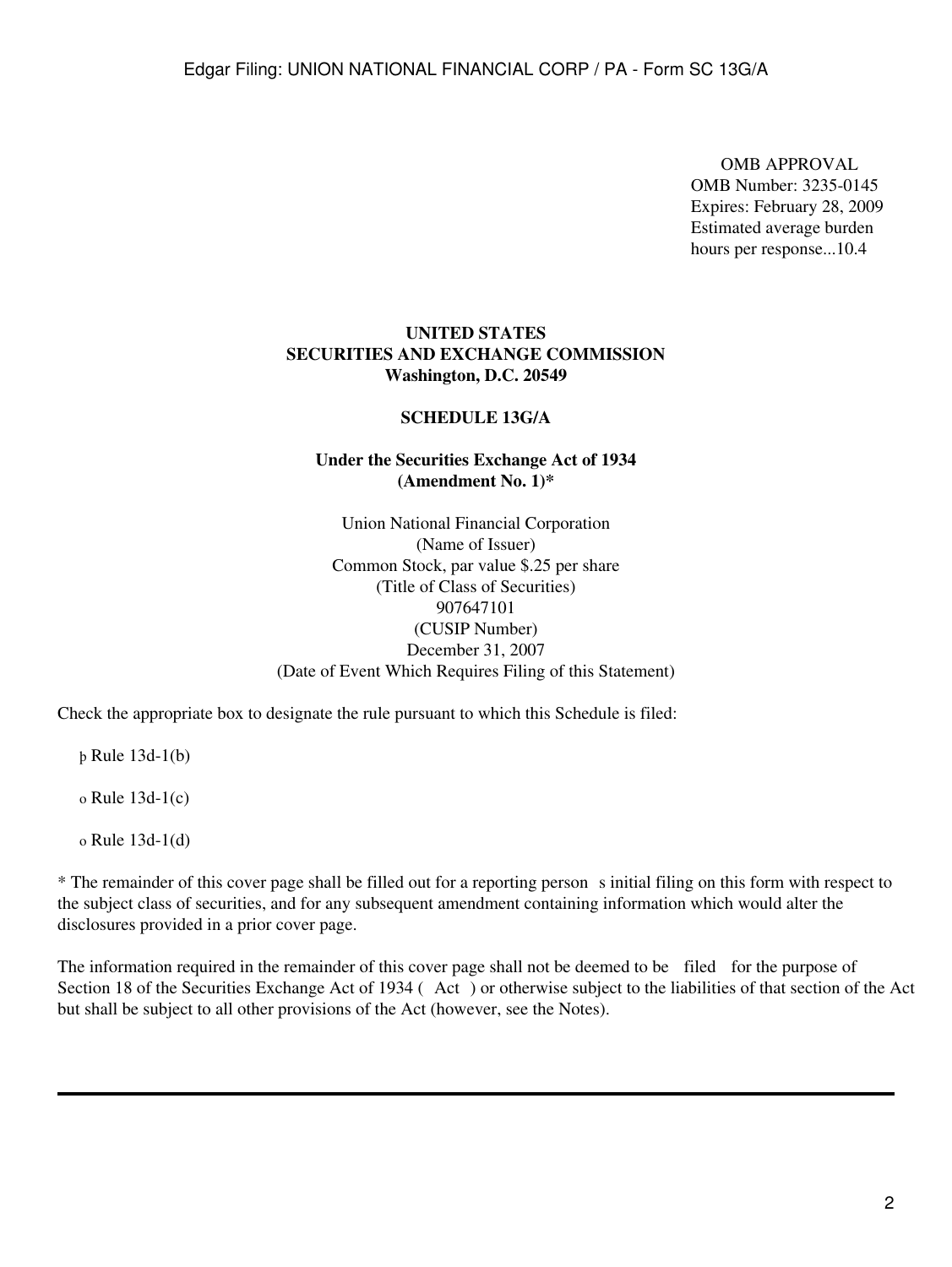CUSIP No.  $907647101$  Page 2 of 6

**1** NAMES OF REPORTING PERSONS Donegal Mutual Insurance Company 23-1336198

CHECK THE APPROPRIATE BOX IF A MEMBER OF A GROUP (SEE INSTRUCTIONS)

**2**

- (a) o
	- (b) þ

SEC USE ONLY

**3**

CITIZENSHIP OR PLACE OF ORGANIZATION

**4**

Pennsylvania

|                                      | 5 | <b>SOLE VOTING POWER</b>        |
|--------------------------------------|---|---------------------------------|
| <b>NUMBER OF</b>                     |   | 248,999                         |
| <b>SHARES</b><br><b>BENEFICIALLY</b> | 6 | <b>SHARED VOTING POWER</b>      |
| <b>OWNED BY</b>                      |   | $\Omega$                        |
| <b>EACH</b>                          | 7 | <b>SOLE DISPOSITIVE POWER</b>   |
| <b>REPORTING</b><br><b>PERSON</b>    |   | 248,999                         |
| WITH:                                | 8 | <b>SHARED DISPOSITIVE POWER</b> |
|                                      |   | $\overline{0}$                  |
|                                      |   |                                 |

AGGREGATE AMOUNT BENEFICIALLY OWNED BY EACH REPORTING PERSON

248,999

**9**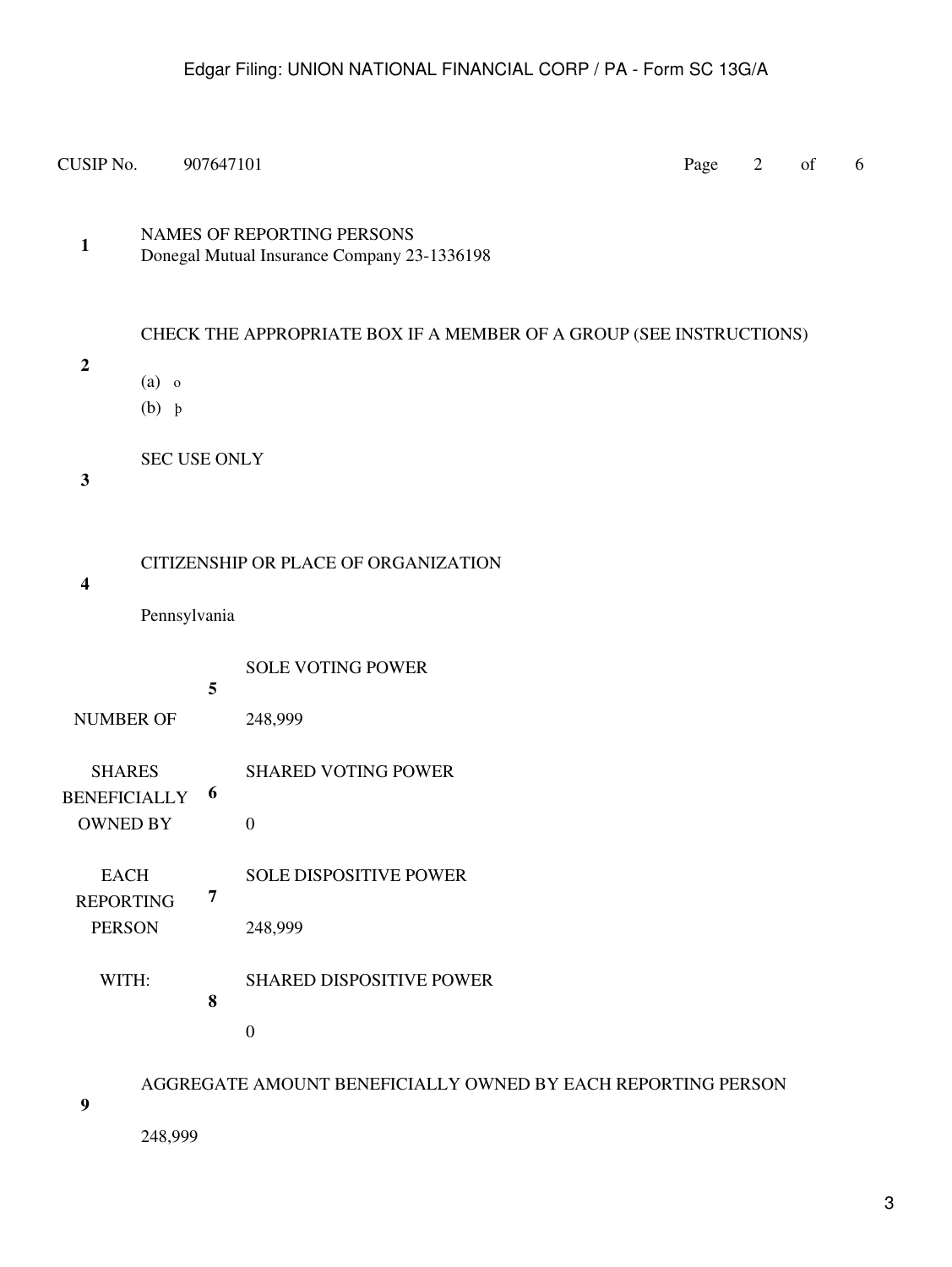|    | Edgar Filing: UNION NATIONAL FINANCIAL CORP / PA - Form SC 13G/A                             |
|----|----------------------------------------------------------------------------------------------|
| 10 | CHECK IF THE AGGREGATE AMOUNT IN ROW (9) EXCLUDES CERTAIN SHARES (SEE<br><b>INSTRUCTIONS</b> |
|    | $\mathbf{O}$                                                                                 |
| 11 | PERCENT OF CLASS REPRESENTED BY AMOUNT IN ROW (9)                                            |
|    | 9.8%                                                                                         |
| 12 | TYPE OF REPORTING PERSON (SEE INSTRUCTIONS)                                                  |
|    | IC                                                                                           |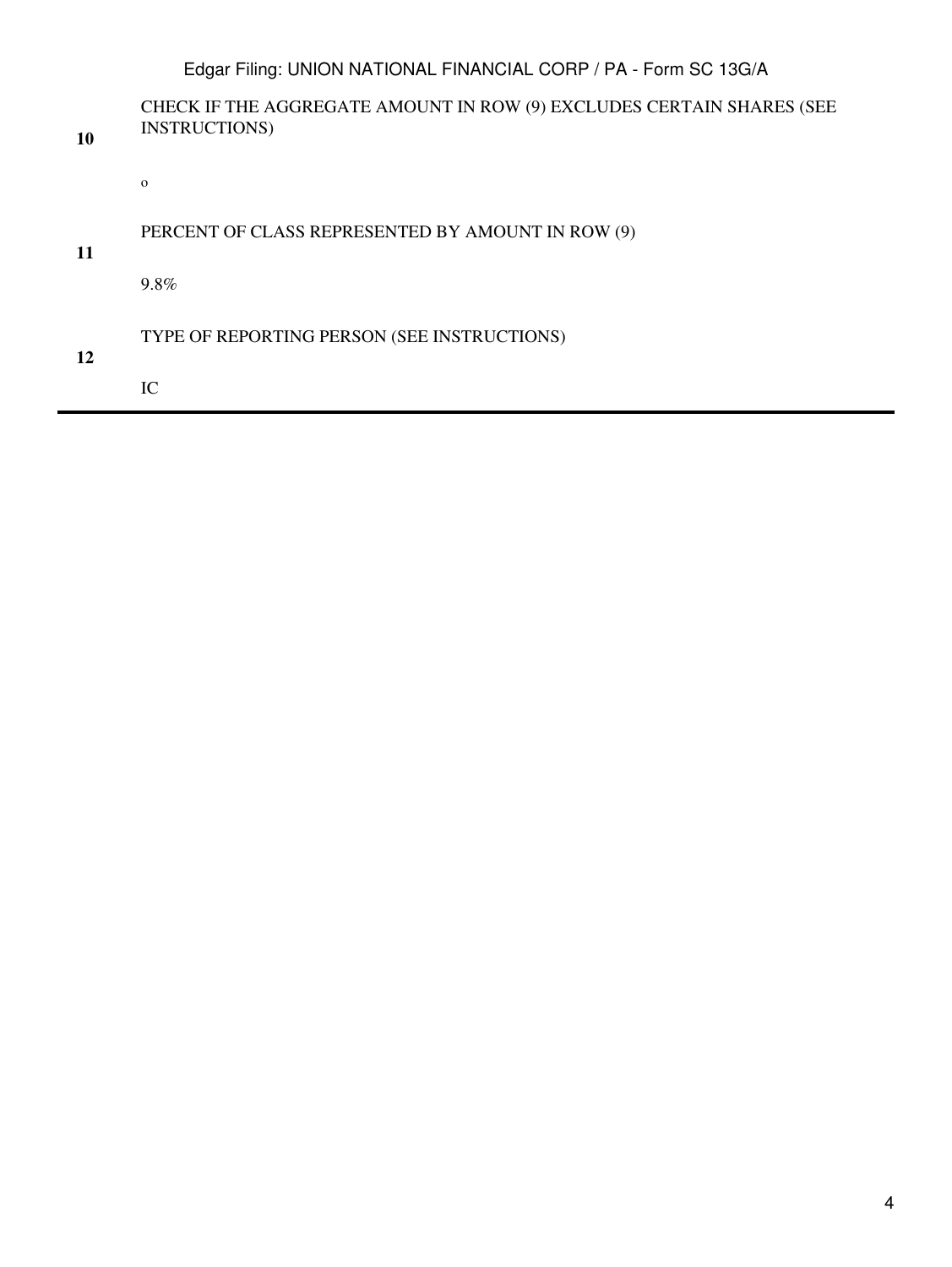# Schedule 13G Page 3 of 6 CUSIP NO. 907647101

| Item 1. | (a) | Name of Issuer:                                                                                                       |  |  |
|---------|-----|-----------------------------------------------------------------------------------------------------------------------|--|--|
|         |     | Union National Financial Corporation                                                                                  |  |  |
|         | (b) | Address of Issuer s Principal Executive Offices:                                                                      |  |  |
|         |     | 570 Lausch Lane<br>Lancaster, Pennsylvania 17601                                                                      |  |  |
| Item 2. |     |                                                                                                                       |  |  |
|         | (a) | Name of Person Filing:                                                                                                |  |  |
|         |     | Donegal Mutual Insurance Company                                                                                      |  |  |
|         | (b) | Address of Principal Business Office, if none, Residence:                                                             |  |  |
|         |     | 1195 River Road<br>Marietta, Pennsylvania 17547                                                                       |  |  |
|         | (c) | Citizenship:                                                                                                          |  |  |
|         |     | Pennsylvania                                                                                                          |  |  |
|         | (d) | Title of Class of Securities:                                                                                         |  |  |
|         |     | Common Stock, par value \$.25 per share                                                                               |  |  |
|         | (e) | <b>CUSIP Number:</b>                                                                                                  |  |  |
|         |     | 907647101                                                                                                             |  |  |
| Item 3. | a:  | If this statement is filed pursuant to $\S$ \$240.13d-1(b) or 240.13d-2(b) or (c), check whether the person filing is |  |  |

- (a) o Broker or dealer registered under Section 15 of the Act (15 U.S.C. 78o).
- (b) o Bank as defined in Section  $3(a)(6)$  of the Act (15 U.S.C. 78c).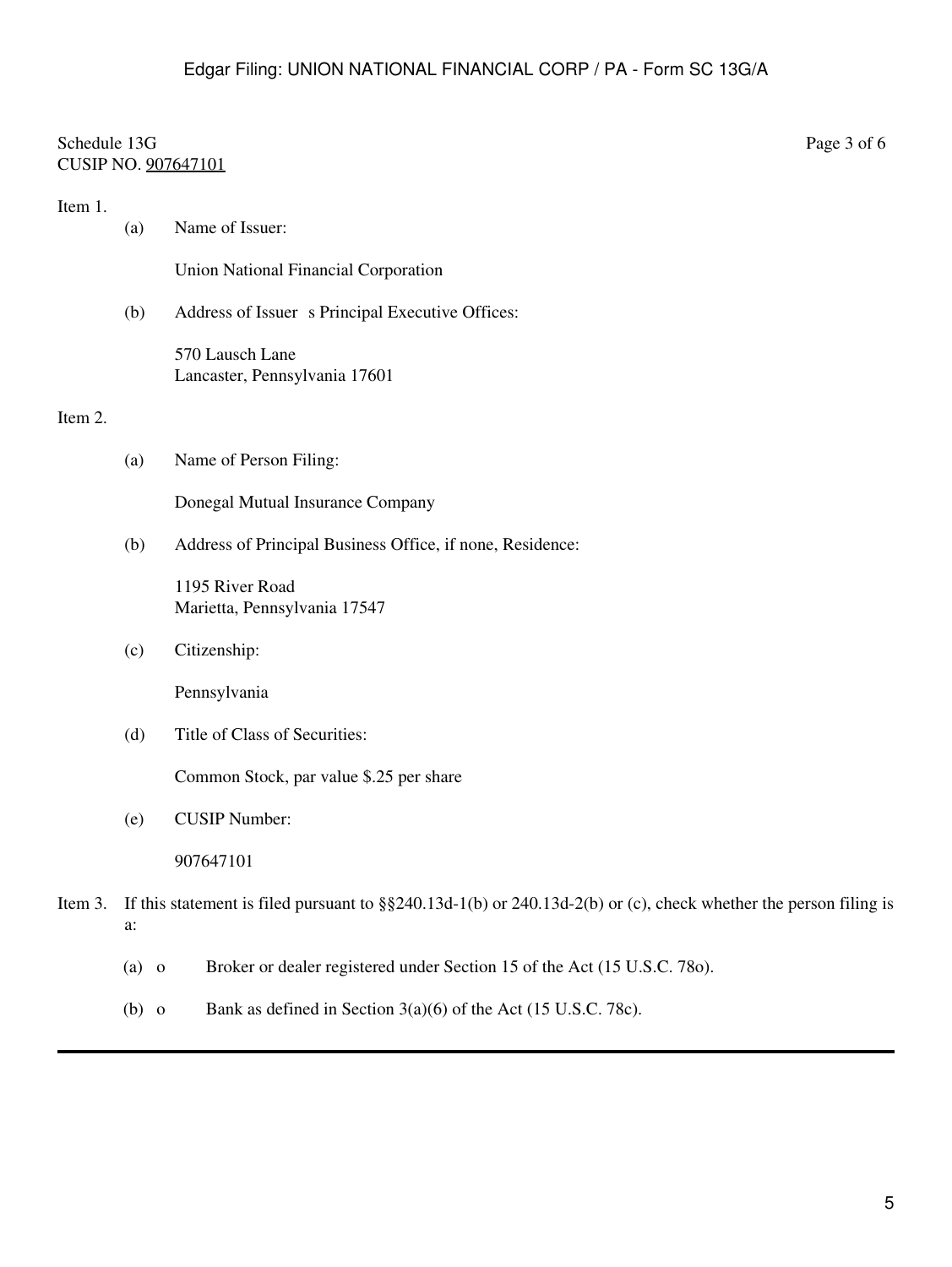# Schedule 13G Page 4 of 6 CUSIP NO. 907647101

- (c) b Insurance company as defined in Section  $3(a)(19)$  of the Act (15 U.S.C. 78c).
- (d) o Investment company registered under Section 8 of the Investment Company Act of 1940 (15 U.S.C. 80a-8).
- (e) o An investment adviser in accordance with  $\S 240.13d-1(b)(1)(ii)(E)$ .
- (f) o An employee benefit plan or endowment fund in accordance with  $\S 240.13d-1(b)(1)(ii)(F)$ .
- (g) o A parent holding company or control person in accordance with  $\S 240.13d-1(b)(1)(ii)(G)$ .
- (h) o A savings association as defined in Section 3(b) of the Federal Deposit Insurance Act (12 U.S.C. 1813).
- (i) o A church plan that is excluded from the definition of an investment company under Section 3(c)(14) of the Investment Company Act of 1940 (15 U.S.C. 80a-3).
- (i) o Group, in accordance with  $\S 240.13d-1(b)(1)(ii)(J)$ .

### Item 4. Ownership

(a) Amount beneficially owned:

248,999 shares

(b) Percent of Class:

9.8%

- (c) Number of Shares as to which the person has:
	- i. Sole power to vote or to direct the vote:

248,999 shares

ii. Shared power to vote or to direct the vote:

none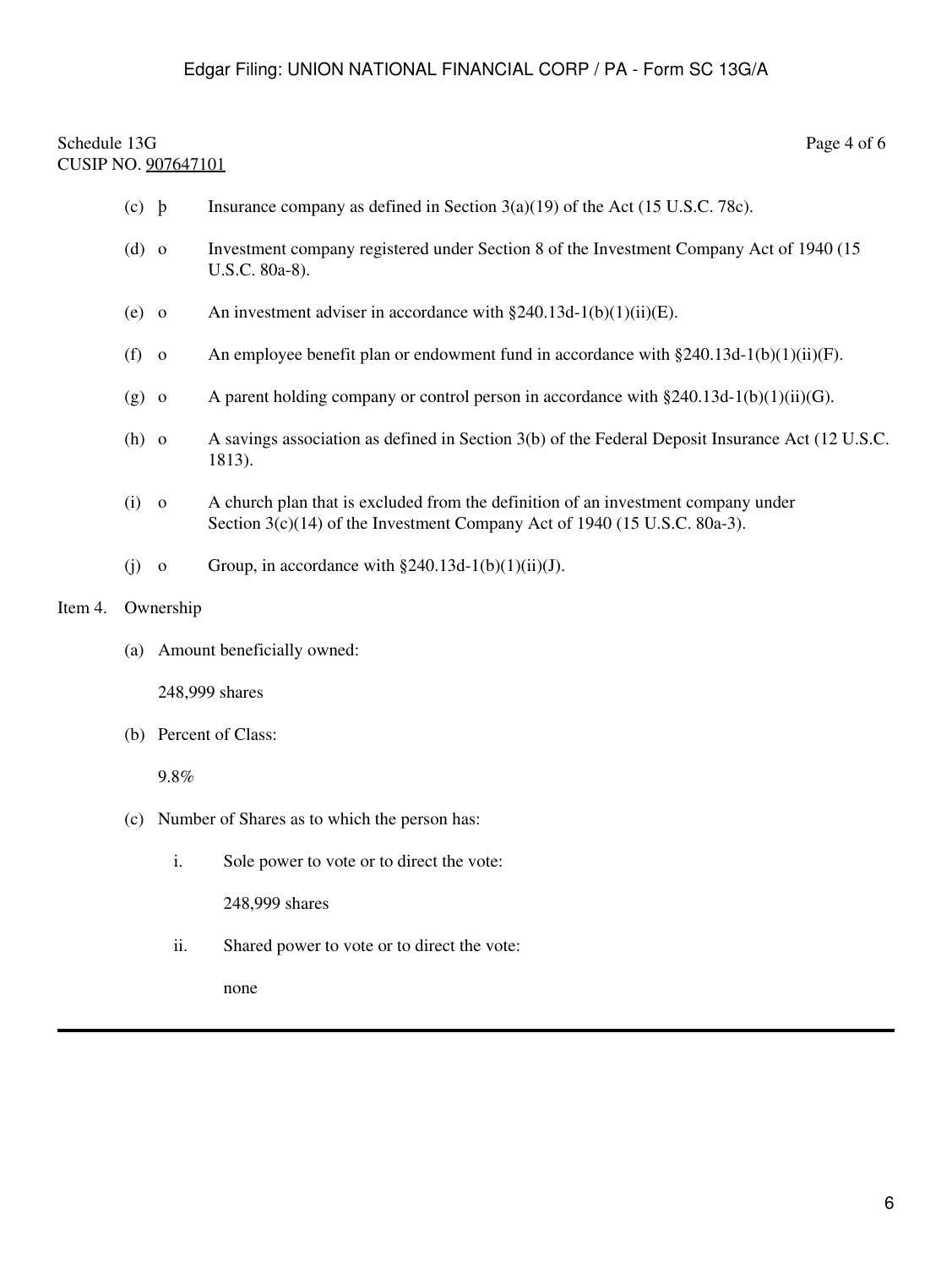### Schedule 13G Page 5 of 6 CUSIP NO. 907647101

iii. Sole power to dispose or to direct the disposition of:

248,999 shares

iv. Shared power to dispose or to direct the disposition of:

none

Item 5. Ownership of Five Percent or Less of a Class

If this statement is being filed to report the fact that as of the date hereof the report person has ceased to be the beneficial owner of more than five percent of the class of securities, check the following. [ ]

Item 6. Ownership of More than Five Percent on Behalf of Another Person

Not applicable.

Item 7. Identification and Classification of the Subsidiary Which Acquired the Security Being Reported on by the Parent Holding Company or Control Person

Not applicable.

Item 8. Identification and Classification of Members of the Group

Not applicable.

Item 9. Notice of Dissolution of Group

Not applicable.

Item 10. Certification

By signing below, the undersigned certifies that, to the best of its knowledge and belief, the securities referred to above were acquired and are held in the ordinary course of business and were not acquired and are not held for the purpose of or with the effect of changing or influencing the control of the issuer of the securities and were not acquired and are not held in connection with or as a participant in any transaction having that purpose or effect.